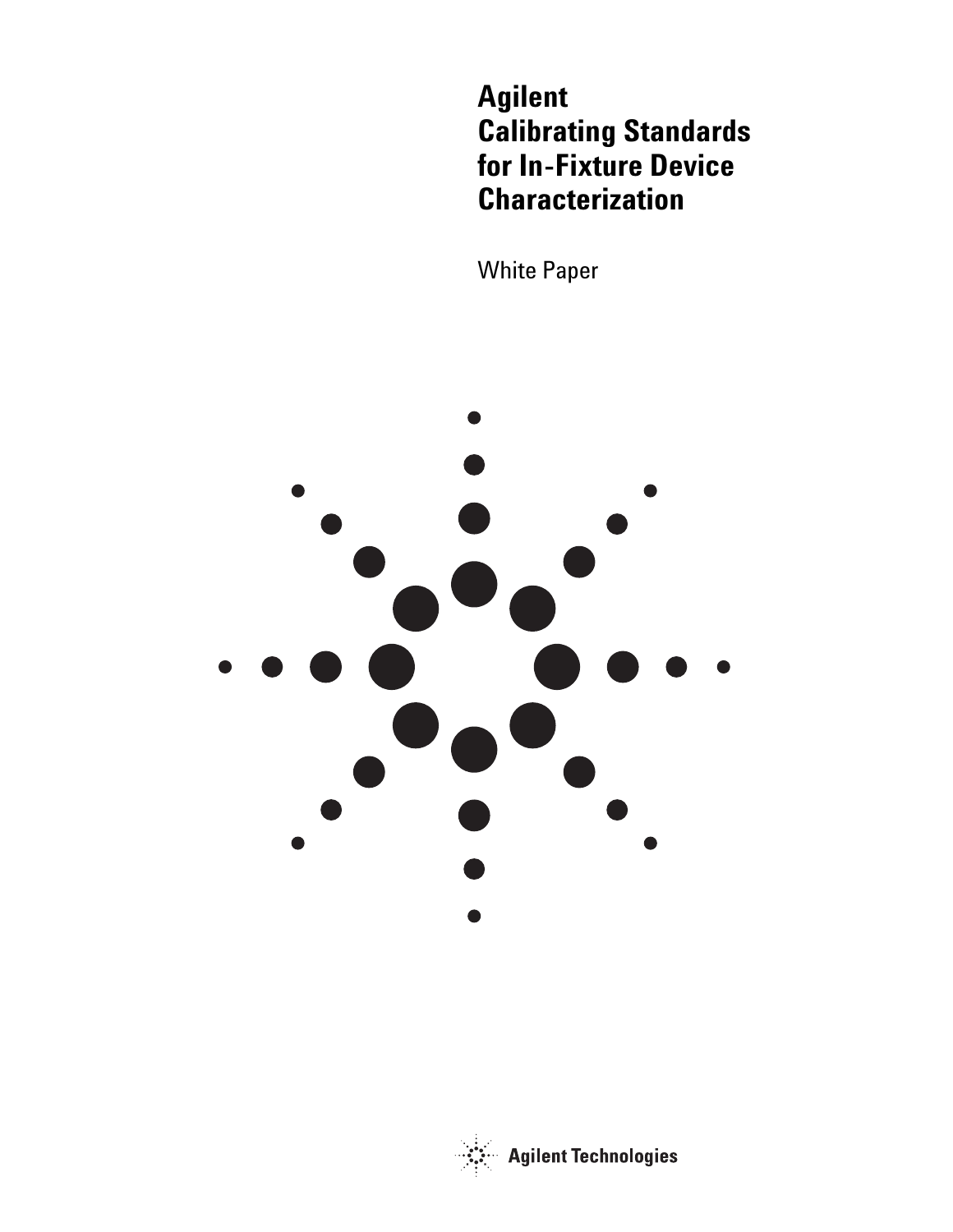In many products such as PCS and cellular phones, the continuing miniaturization of components and subsystems has all but eliminated the use of coaxial connectors as an internal interconnection method. In these products, a bandpass filter may be only a few centimeters long, and is mounted directly to the PC board, without connectors. This presents a problem when using a vector network analyzer to evaluate the characteristics of a component, since there is no longer a well-characterized interface (the connector of the device under test) to which the analyzer can connect.

The answer is the test fixture, which is a good solution as long as it is well constructed, its characteristics are known, and its effects can be removed from the measurement results. The fixture must be calibrated, usually by means of the short-open-load-through (SOLT) calibration technique. Calibration of a fixture used to evaluate bandpass filters for mobile phones provides a good example of the details that must be considered and the process itself. The accuracy of in-fixture network measurements is directly related to the process used to calibrate the fixture.

Figure 1a shows an example fixture for testing a bandpass filter. The fixture's SMA connectors are the interface to the network analyzer, and "pogo" type connectors connect to the filter under test. Its characteristics in the time domain with the through standard in place are shown in Figure 1b. Transitions in the fixture are readily identifiable — and markers 1 and 4 show the transition at the SMA input and output connectors respectively, and markers 2 and 3 show the transition of the input and output "pogo" connectors. Between markers 2 and 3 is the reflection coefficient of the through standard, which can be used to calculate the transmission line impedance.



**Figure 1(a). A bandpass filter test fixture**



**Figure 1(b). Characteristics in the time domain with the through standard in place of the filter shown in Figure 1(a)**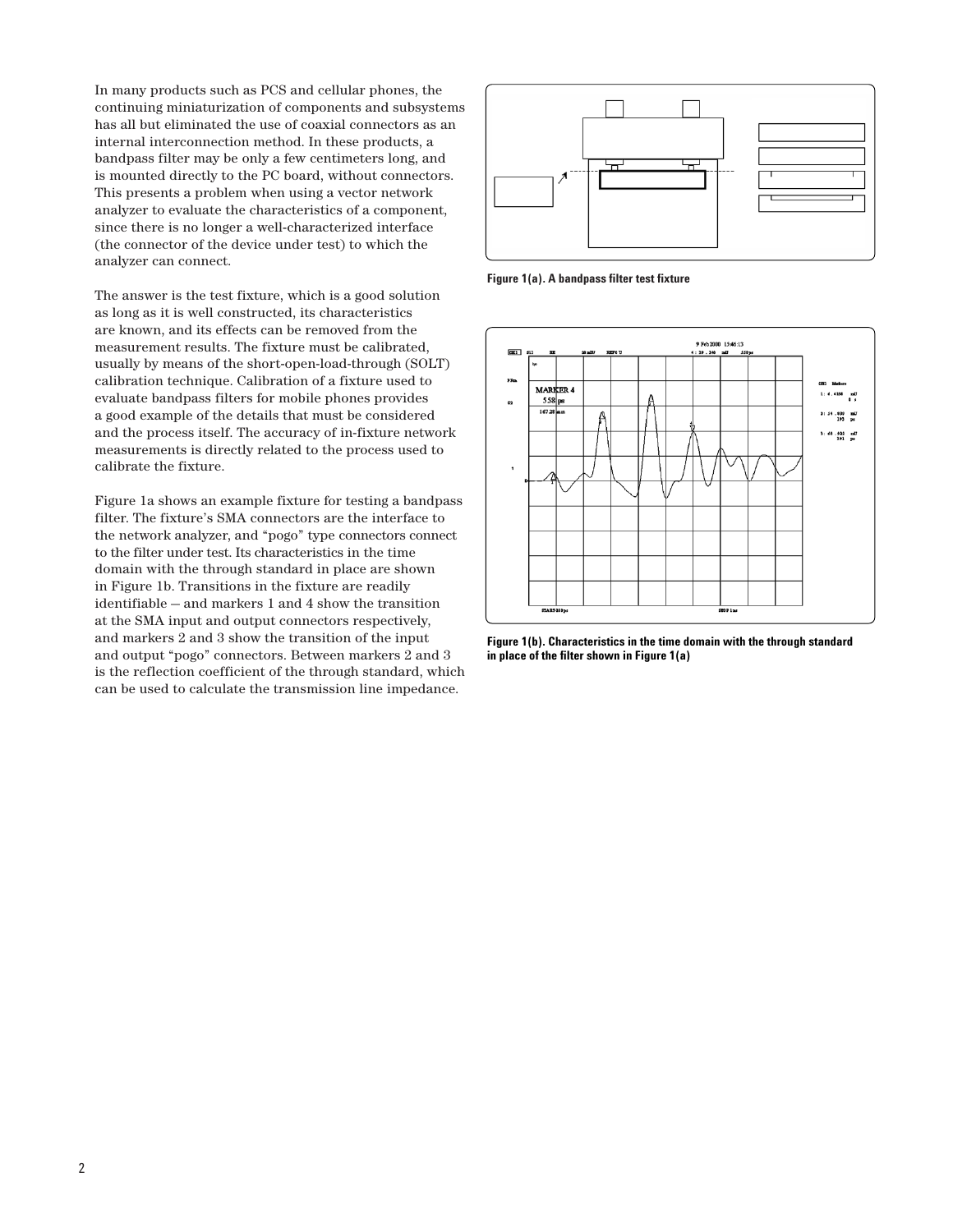In the time domain, a network analyzer's gating function can be used to remove all data from the measurement except that obtained from the fixture. The match of the fixture may then be analyzed in the frequency domain with gating on (Figure 2a). In this case, the gate starts at the SMA transition and stops at the input "pogo" connector. Figure 2b shows the frequency response of the fixture with gating on. The match at 2 GHz is about 25 dB. If the match of the filter is 20 dB, then the measurement uncertainty will be high, often manifesting itself as ripple in the data trace.



**Figure 2(a). The match of the fixture viewed in the time domain with gating on**



**Figure 2(b). Frequency response of the fixture viewed in the time domain with gating on**

# **In-fixture Standards**

A set of in-fixture standards consists of a short, open, load, and through, and is the same size as the DUT so that they may be inserted into the fixture during calibration. This also allows the "pogo" pins to be compressed the same amount for both the standards and the DUT, which helps define the measurement plane. Defining the measurement plane is a key ingredient in the calibration process, because it is the point at which the analyzer makes its measurement. Consequently, careful determination of this point ensures that undesired electrical characteristics that occur before the measurement plane are not included in the results. The measurement plane should ideally be at the RF connections of the DUT.

The short standard is a block of conductive material and the open standard is a non-conductive dielectric block. The load standard consists of two 100-ohm resistors in parallel, connected to a short microstrip line that ends in a contact pad, which the "pogo" pins contact when inserted into the fixture. In this case, the pins are only touching (contacting) the pad. The use of parallel resistors reduces the series inductance, thereby enhancing the performance of the load element. The through standard is a microstrip transmission line that connects the two "pogo" pins together when inserted into the fixture.

The characteristics of the calibration standards must be determined, and this electrical data (which forms the calibration kit definition) must be input to the network analyzer in order for it to perform the required error correction. This calibration data includes values of impedance, frequency, loss, delay, fringing capacitance, and inductance. For example, the open standard may be offset from where it interfaces to the fixture, so this information is entered as offset delay, offset impedance, and offset loss. An open standard may also have "fringing" capacitance at the open connection, which must be included as well. The other standards have similar characteristics that must be measured and input to the analyzer.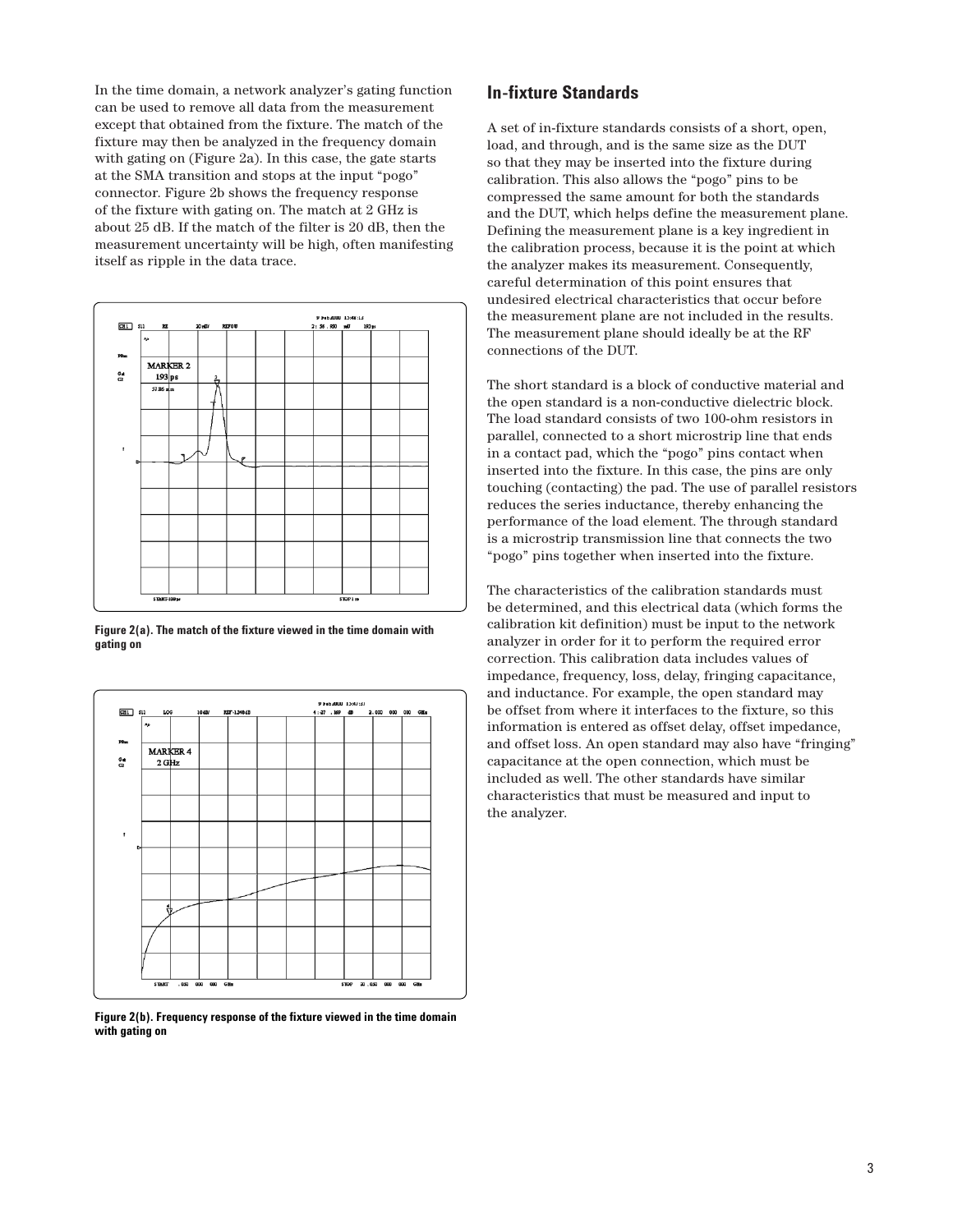#### **Characterizing the standards**

The first step is to perform a calibration at the point where low-loss flexible microwave cables terminate in the connectors that will mate to the test fixture. The calibration must be performed with the proper calibration kit and associated calibration kit definition in the analyzer. For this calibration, the Agilent PNA-L vector network analyzer and 85052D calibration kit and definition file can be used. The fixture is then connected to the analyzer and a marker is placed at 1 GHz. Since the offset delay equation requires that insertion loss of the through standard be measured at 1 GHz, the remaining measurements were also made at this frequency for consistency. The terms of the open standard  $(C_0$  through  $C_3$ ) have negligible impact at this frequency.

The analyzer setup is as follows:

| Start frequency  | $50$ MHz      |
|------------------|---------------|
| Stop frequency   | $20.05$ GHz   |
| Number of points | 401           |
| Time domain mode | Low-pass step |
| Calibration      | 2-port SOLT   |

A short standard is defined as having unity reflection and 180 degree phase shift, and it defines where the measurement plane resides. The short standard is inserted into the fixture, the analyzer is set to measure  $S_{11}$ , and the format is set to phase.

The port extensions for port 1 are then adjusted until the phase reads 180 degrees at the marker. It may be helpful to set the reference value of the display to 180 degrees to avoid jumps from ±180 degrees while adjusting the port extensions. The resulting value represents the offset to the measurement plane, and it should be stored for later use, since it is the basis for definition of the remaining standards. For the short, the offset is zero length from the measurement plane, so offset loss and impedance are irrelevant.

The open standard is defined as having unity reflection and no phase shift. The actual open will likely have some phase shift because of fringing capacitance. This capacitance must be measured as well as the offset parameters. The open standard is inserted into the fixture, and the port extensions remain on for port 1 using the value determined for the short standard. The analyzer is set to measure S11, and the format is changed to Smith chart.

If the short standard is electrically longer than the open standard, the analyzer will measure inductance instead of capacitance. The open will appear to have positive phase, which infers that the capacitance looks negative (i.e. the trace on the Smith chart will rotate backward (counter-clockwise) as shown in Figure 3).



**Figure 3. The Smith chart when the short standard is electrically shorter than the open. The trace rotates backward**

If this occurs, the offset length must be adjusted using the port extensions for port 1, as was done for the short standard, until the phase response is monotonically negative. The difference between the value of the port extension for the short and for the open will be a negative value since the port extension was reduced for the open. This negative value will be entered into the calibration kit definition as an offset length in picoseconds. With this new offset in place, the Smith chart (Figure 4) now displays capacitance instead of inductance.



**Figure 4. The Smith chart, now displaying capacitance rather than inductance, when the offset is in place**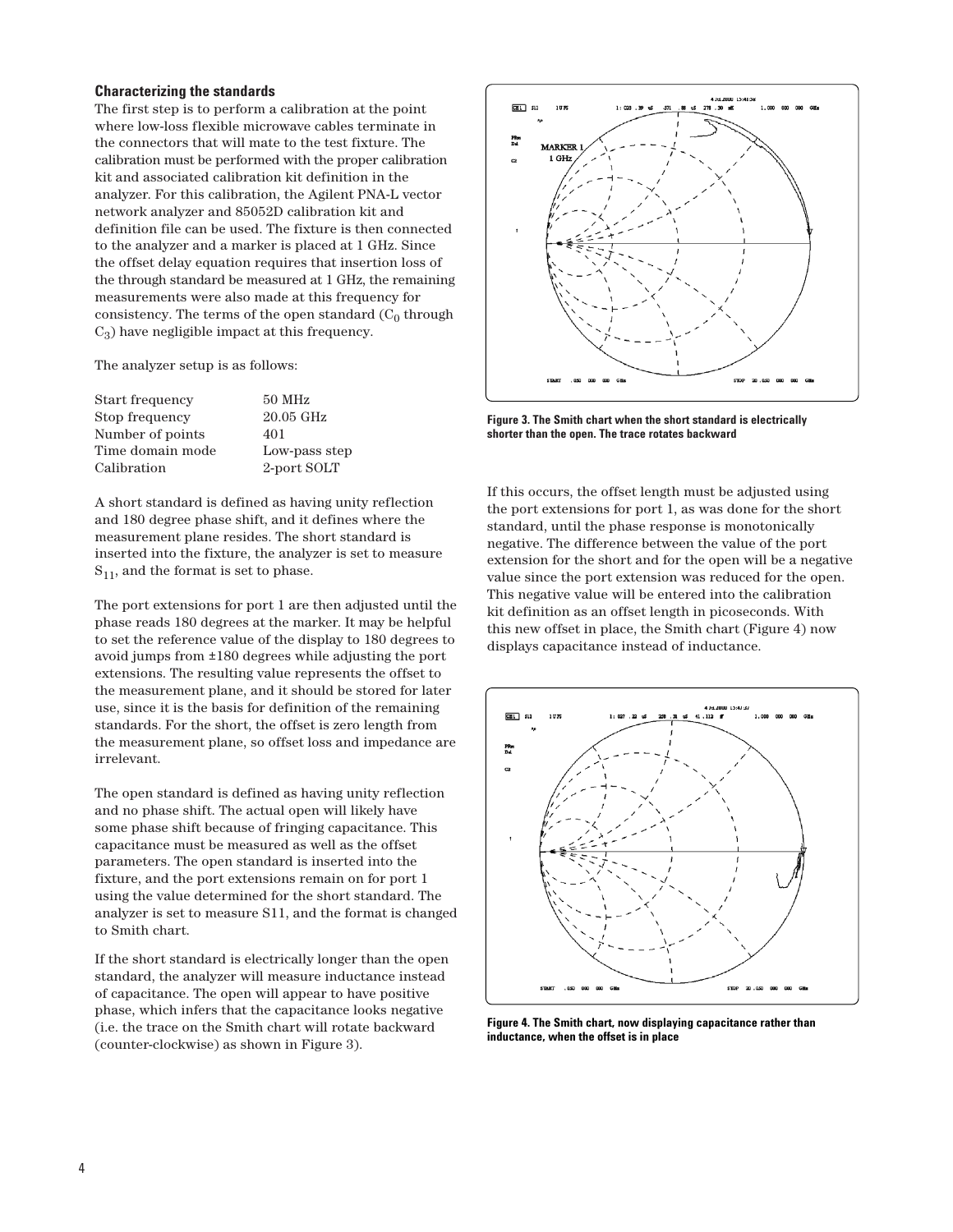The fringing capacitance is modeled as a "shunt" element in the calibration kit definition so the Smith chart marker should be changed to read admittance (G+jB). With the marker at 1 GHz, this fringing capacitance  $(C<sub>O</sub>)$  should be recorded. The higher-order fringing capacitance terms  $C_1$  through  $C_3$  will be negligible at frequencies up to about 3 GHz. The fringing capacitance is entered into the calibration kit definition.

The offset parameters of the through standard must also be characterized, including offset delay, offset impedance, and offset loss. Offset delay is measured by placing the through standard into the fixture with a small piece of copper tape on the output "pogo" pin side of the through.... The port extensions should be set to the value determined from the short standard. The  $S_{11}$ parameter is now measured and the format is changed to phase. As with the short standard, the port extensions for port 1 should be adjusted until the phase reads 180 degrees at the marker. It may be helpful in this case also to make the reference value of the display 180 degrees to avoid the jumps from ±180 degrees while adjusting the port extensions. The value is recorded with the marker at 1 GHz, and the difference between this value and the value measured for the short standard is the offset delay. This delay is entered into the calibration kit definition.

The analyzer is now switched to time domain low-pass step mode and  $S_{11}$  is measured. In time domain measurements, the format of the measurement must be set to Real. The analyzer will display the linear reflection coefficient, and the offset impedance of the through standard can be determined by placing a marker between the two "pogo" transitions (Figure 5).



**Figure 5. Offset impedance, identified with markers between the two pogo-connector transitions**

The reflection coefficient is defined by equation 1, from which Z (the characteristic impedance of the through standard) can be calculated.

$$
\rho = \frac{(z - z_0)}{(z + z_0)}
$$
  
\n
$$
Z_o = 50
$$
\n(1)

Offset loss is measured by changing the format back to log magnitude and measuring  $S_{11}$  with the copper tape in place. The port extensions for port 1 are adjusted to the value measured for the short standard, and a marker is placed at 1 GHz. A single sweep is made and the resulting data saved to memory. If the response varies, an averaging factor of 8 can be used. The copper tape is then replaced with a small piece of non-conductive dielectric material (paper works well). A single sweep is made and the data trace and memory trace values are recorded. The traces would ideally be identical, but source match and directivity errors introduce some differences as the error signals interact with the measured signal.

The average of the two traces is the two-way insertion loss of the through standard and port 1 side of the fixture (Figure 6).



**Figure 6. Two-way insertion loss of the through standard**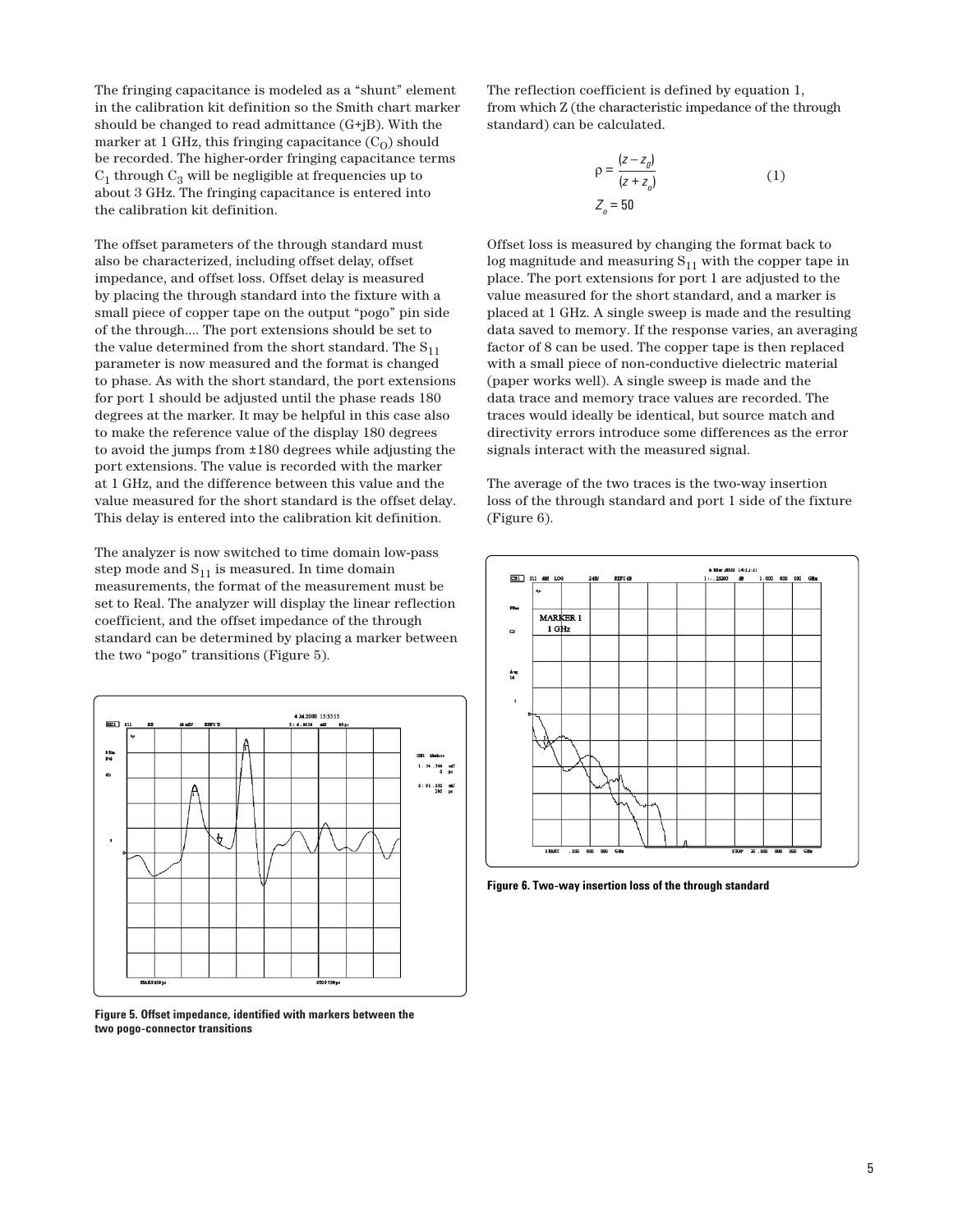The two-way loss through the port 1 side of the fixture can be measured using the same technique. Subtracting the fixture loss gives the two-way insertion loss of the through standard. Dividing this number by two gives the insertion loss of the through in dB. The offset loss for the calibration kit definition is given in units of Gohm/s. Equation 2 is used to calculate this value, where  $Z_0$  is in ohms (the Z value calculated for the through standard), loss is in dB, and the delay is in seconds.

$$
Offsetloss = \frac{z_o \times loss}{delay \times 10 \times log(e)}\tag{2}
$$

For the load standard, the offset delay and impedance must be adjusted by removing the effects of the fixture with the analyzer's gating function. The load standard is inserted into the fixture and the port extensions remain on for port 1 using the value determined when the short standard was measured. The analyzer is switched to the time domain mode. The stop and start points of the gate are placed so that the fixture is removed from the measurement (Figure 7a).



**Figure 7(a). In the time domain mode, the start and stop points of the gate are placed so that the fixture is removed from the measurement**  With gating still on, the transform is turned off, and the format is changed to Smith chart. The values should be considered series inductance so the marker format must be changed to  $R+jX$ . The resulting inductance value is recorded as shown in Figure 7b. This is the "correct" value that is the goal when trying to determine the offset delay and offset impedance through iteration.



**Figure 7(b). The Smith chart records the resulting inductance value generated by 7(a)**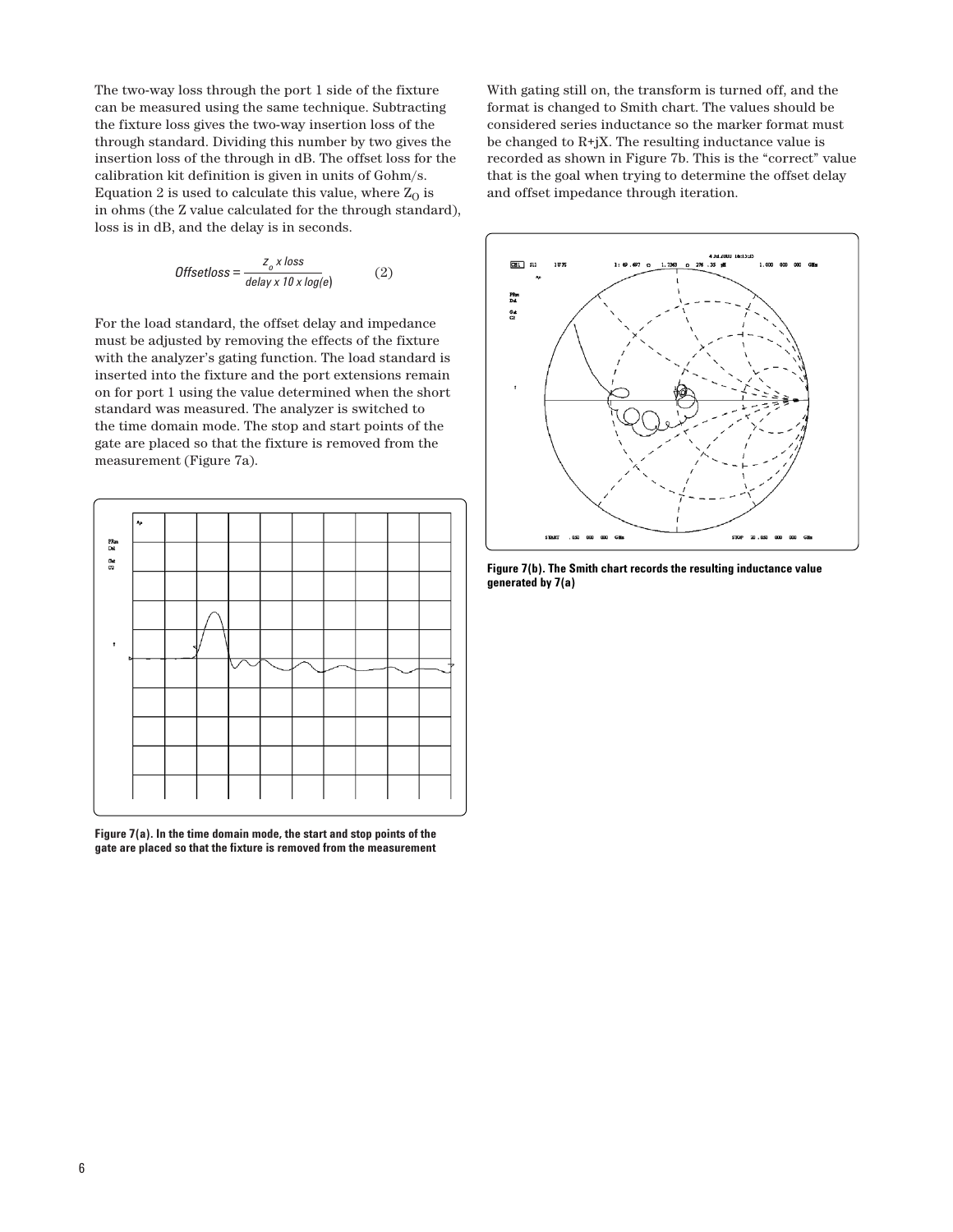The short, open, and through calibration kit definitions are entered into the analyzer and a good guess is made of the offset length and impedance of the microstrip line that is connected to the load element. This value is entered into the analyzer and a one-port calibration is performed with the in-fixture standards. The load element is inserted and the match  $(S_{11})$  of the load element is measured in Smith chart format. The resulting inductance value is then compared to the one recorded earlier. The offset delay and offset impedance are adjusted until the inductance value after calibration is nearly the same as the value recorded earlier with gating. The value obtained after the iterative process is the offset length and impedance of the load standard. In this case the offset length is short enough so that offset loss can be ignored. Table 1 shows the final calibration kit definition for the in-fixture standards. The values shown below the table correspond to a definition for an ideal calibration kit. The values obtained through this process show that while calibration standards are precise, they are not perfect, and some variance usually occurs.

#### **Table 1 - Final calibration kit definition**

| <b>Type</b>     |                  |   |              | Co $(Z)$ C1 C2 C3 Offset delay Offset $Z_0$ Offset loss |       |      |
|-----------------|------------------|---|--------------|---------------------------------------------------------|-------|------|
| Short           |                  |   |              | o                                                       | 50    |      |
| Open            | $41.112 \quad 0$ | 0 | $\mathbf{0}$ | $-6.62$                                                 | 50    |      |
| Load<br>(fixed) |                  |   |              | 10                                                      | 45    |      |
| Thru            |                  |   |              | 84.6                                                    | 50.69 | 14.4 |

**Note:** Original definition specification:

- Offset loss and delay  $= 0$
- Offset  $Z_0 = 50$
- Minimum frequency = 0
- Maximum frequency = 999
- $C_0$  through  $C_3$  = 0 for the open standard only

### **Results**

Accurate calibration will produce  $S_{21}$  and  $S_{12}$  responses that are identical. In Figure 8a, the results using the simplistic calibration kit definition (Original definition specification below Table 1) show that at certain frequencies, the traces differ by as much as 3 dB (such as at marker 3). This difference occurs because the calibration kit definitions do not match the calibration standards. For example, the through standard, which was assumed to have zero length, is different in its physical implementation. The results obtained using the new calibration kit definition in Table 1 are shown in Figure 8b. The two traces agree within 0.1 dB, a significant improvement. For entering the calibration kit definitions into the network analyzer, it may be helpful to use the VNACal kit manager located at **www.vnahelp.com**



**Figure 8(a). The initial calibration kit definitions produced these responses**



**Figure 8(b). The responses in 8(a) were significantly improved using the new calibration kit definition**